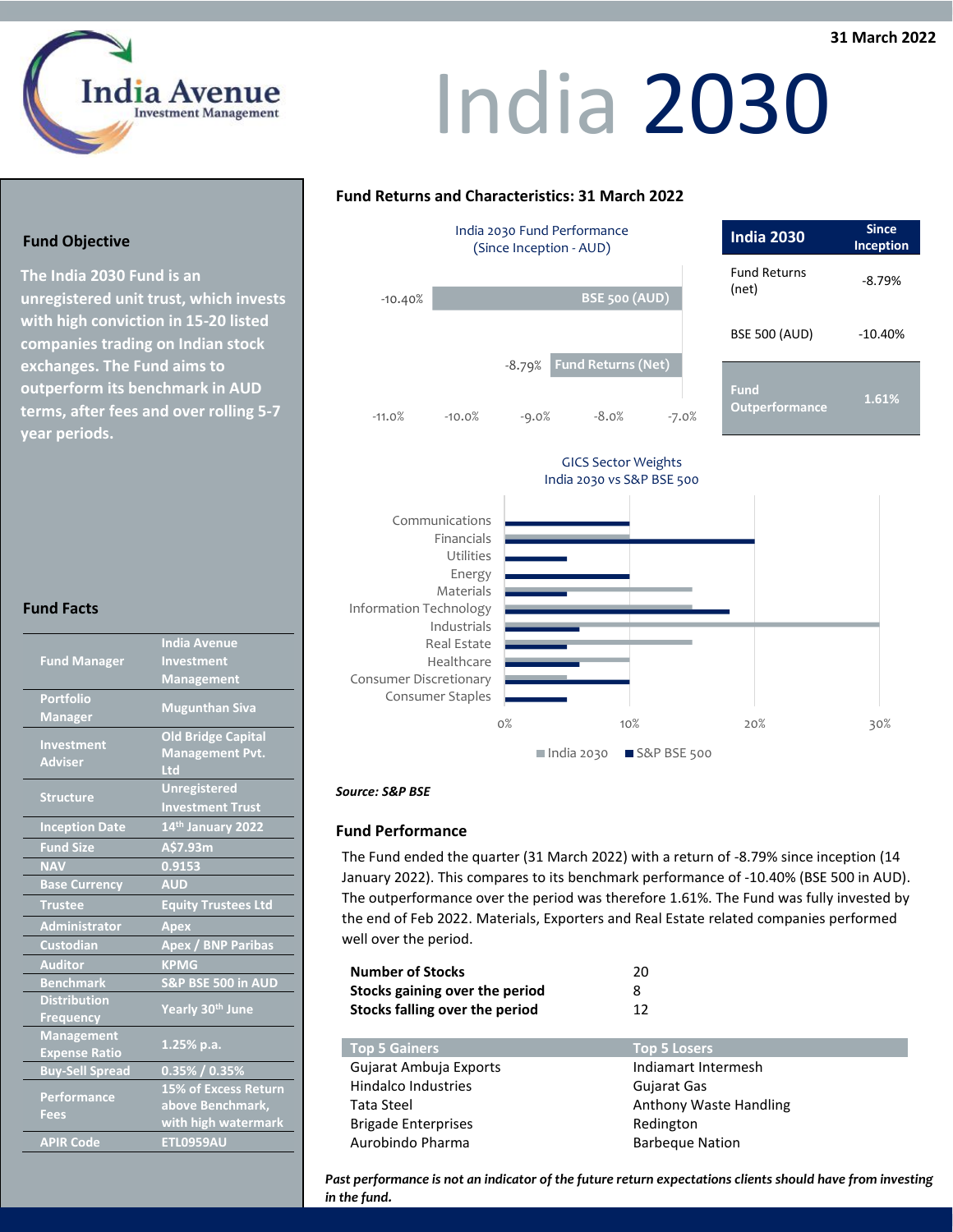

### India 2030

### **About India Avenue and the India 2030 Fund**

**India Avenue Investment** 

**Management (IAIM) is a boutique investment management firm focused on providing investment solutions for clients in Australia and New Zealand who seek exposure to India's growth potential through its capital markets.**

**The India 2030 Fund is managed by the team at IAIM. Stock selection and conviction level advice comes from our investment partner, Old Bridge Capital Management, based in Mumbai, India with a team of eight investment professionals.**

**The Fund adopts a high conviction approach by investing in 15-20 listed companies in India spread across 3-5 investment themes which can benefit over the course of the current decade.**

**The Fund is appropriate for High Net Worth investors seeking to benefit from investment themes which are leveraged to India growth story.**

### **Fund Identifiers**

**APIR - ETL0959AU ISIN: AU60ETL09593**

### **Contact Details**

**India Avenue Investment Management Australia Pty Ltd** AFSL 478233 | ABN: 38 604 095 954 Level 2, 33 York Street, Sydney, NSW 2000, Australia T: +612 8245 0507 E: info@indiaavenueinvest.com W: www.indiaavenueinvest.com

### **Investment Themes**

The focus of the fund is to monetise the success of India's expected transition over the decade, by targeting sectors which will have structural tailwinds, supported by robust earnings growth and reasonable valuations

Typically, investors are lured by companies at the peak of their cycle. However, these companies trade at valuation multiples which tend to reflect historical growth in perpetuity.



**Theme Weights** This fund seeks to invest in themes that are closer to their cyclical low in ROE, which makes it difficult for them to find liquidity support in the market. The subsequent improvement in ROE leads to consensus led investment, resulting in an improvement in liquidity.

### Urban Consumption

- Businesses aligned to wage increases in the Tech & financial services economy
- New business models have evolved, and the resumption of the economy will lead to spikes in cash flow of the survivors, which will contribute to their dominance of certain segments.
- All time low in borrowing rates

### Digitisation

- Plays into several segments, with the biggest driver for these businesses being social distancing
- Profitable segment to be in, valuations are expensive, but virtually all these companies are in a hyper growth environment

### Manufacturing/External Facing/Commodities

- To feed into the global supply chain, as the world's largest manufacturer runs into multiple headwinds
- Tap niche manufacturing segments in India that have established global cost leadership
- Valuations and business models in this space have been overlooked, as historically these have been non-performers

### Energy Related

- Backward value chain, as above businesses will continue to be extremely energy intensive
- The reforms and the incremental capex coming through in alternative energy will see utilities transitioning their way forward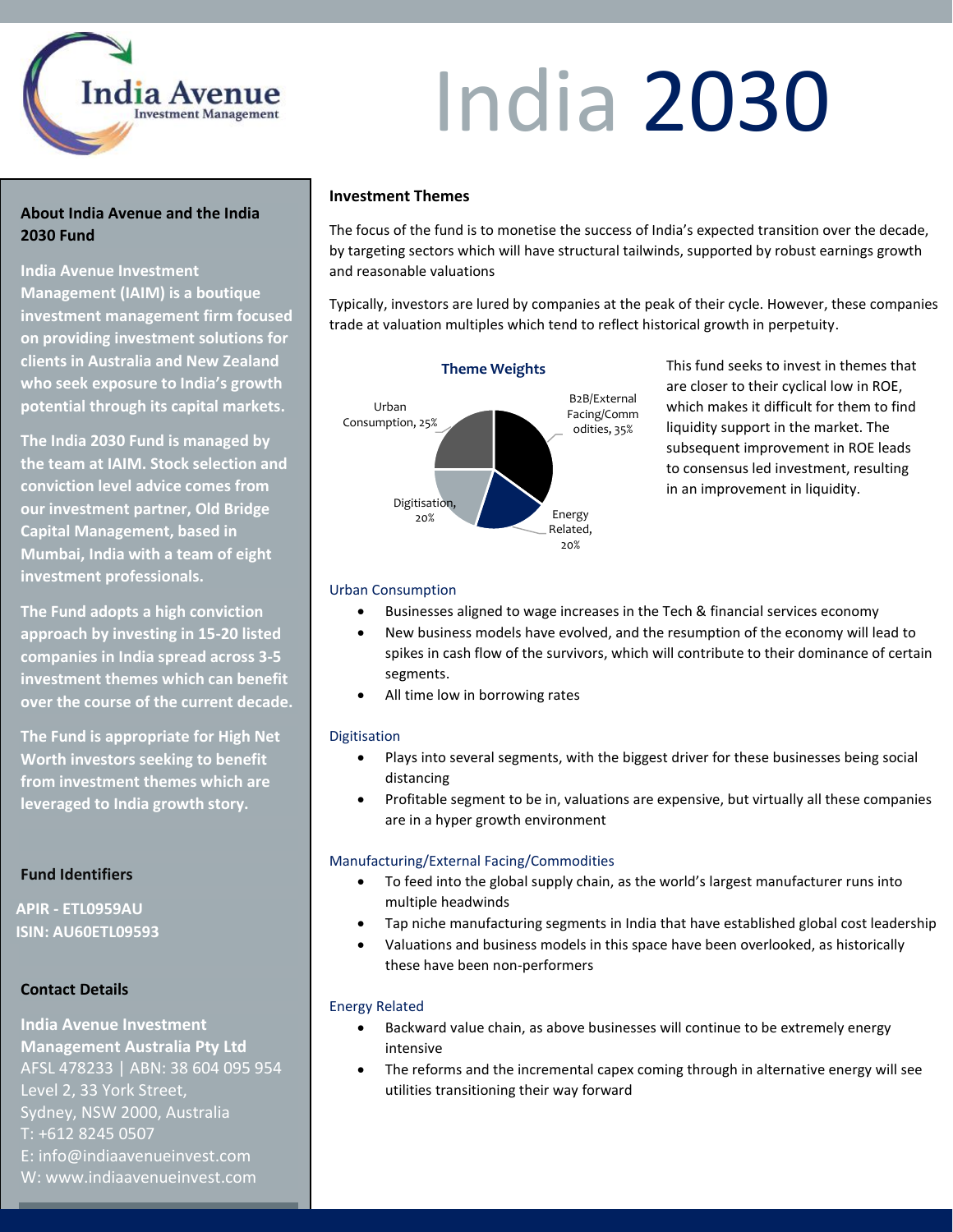

# OLD BRIDGE

### **About Old Bridge Capital Management**

**India Avenue Investment Management will be advised by Old Bridge Capital Management (OBCM). OBCM will provide advice to IAIM on stock selection, applying their practiced capital cycle approach to investing. OBCM was founded in 2015 and is domiciled in India.** 

**The founder and CIO of the firm, Kenneth Andrade, has two decades of experience investing in Indian listed companies at Standard Chartered and IDFC, before commencing his own investment boutique in OBCM.** 

**Kenneth's track record is a testament to his understanding of India's ecosystem, the quality of his handpicked investment team and his ability to identify a fragmented industry that is going through significant disruption, leading to shifting dynamics and market share changing hands.**

### India 2030

### **Market Views from Kenneth Andrade, Founder and CIO, Old Bridge**

It's been a tepid start for the year, markets were flat to marginally negative and a significant number of uncertainties remain unanswered. The annual budget is also behind us, and we also agree with the consensus that it was a growth driven event. Our little twist to this is Growth = Inflation. We have our economy expanding balance sheet/spends, when supply chains are broken and import tariffs are being raised in some pockets. By spending more and raising demand ahead of incremental supply means higher prices. Many building blocks of capex will not see supply come on line and will therefore be inflationary. If a few more large countries follow suit, which they will – inflation will be an investment thesis to follow, for the better part of the decade.

But look who is getting richer – The Government. GST collections on revenues benefit from inflation. And they will need to find place to spend this money. So, over the decade, like in the 90's and 2010's, this may be a repeat structure play out. From our context, capture a value chain which benefits from any Government spends (domestic or international) right down to the manufacturer and its ancillaries, and we will capture the entire cycle of capital flows and profitability. If there's little bit of inflation, this cycle will repeat itself.

Multiple Governments' pet projects include decarbonisation and that has multiple offshootsautomotive, logistics, engineering and many more. All this is significantly material intensive. So, take your pick on what you want to align your portfolios to. Our portfolios and stock selection are very much representative of the above shifts/change in what we think will play out. All the above are evolution of the thought process.

So, while the eternal debate in the current decade will be on the trajectory of monetary policy globally and how to control price rise, inflation will be one macro which will rule the headline.

### **The Portfolio Game and How to Compound Long Term**

The market on a whole is also divided. Companies with profits and companies without. Our preference has been for the former. We like to buy cash flows at a price. We also like to play along the narrative, but only if we are early entrants. There are also a lot of questions on why we don't take all our profits when the stock in our portfolio has done well. Historically in our careers and previous assignments, there have been businesses that have over a decade to 15 years delivered between 50x – 100x returns. If portfolios end up being extremely active around just valuations the probability of capturing these massive returns is almost negligible. It's a patience game, and at times you will see us nurturing a few of these companies till they emerge to dominate their categories and their industry. Else we will miss compounding these returns. In total, we also sit on pricey businesses, we don't buy into them neither do we trade them extensively.

All the above will create volatility. Being early has also had its challenges in 2018 and 2019, and all of it paid back in 2021 with a vengeance. This trend should be in continuation but that will only be answered when it does happen.

So, despite the inflated valuations, bubbles in certain segments of the market – cash flows are robust. They will get dented if there is a macro risk, but despite that – these are very solvent and credible capacities out there to take opportunity of. In all our conversations we just focus on how we as an economy/market/portfolio come out of corrections, not on how long the correction will last. That's also because we are biased to owning a business than a stock. Also, in the medium term, we have never lost money if we have stayed invested. Corrections are just opportunities that we need to execute well into.